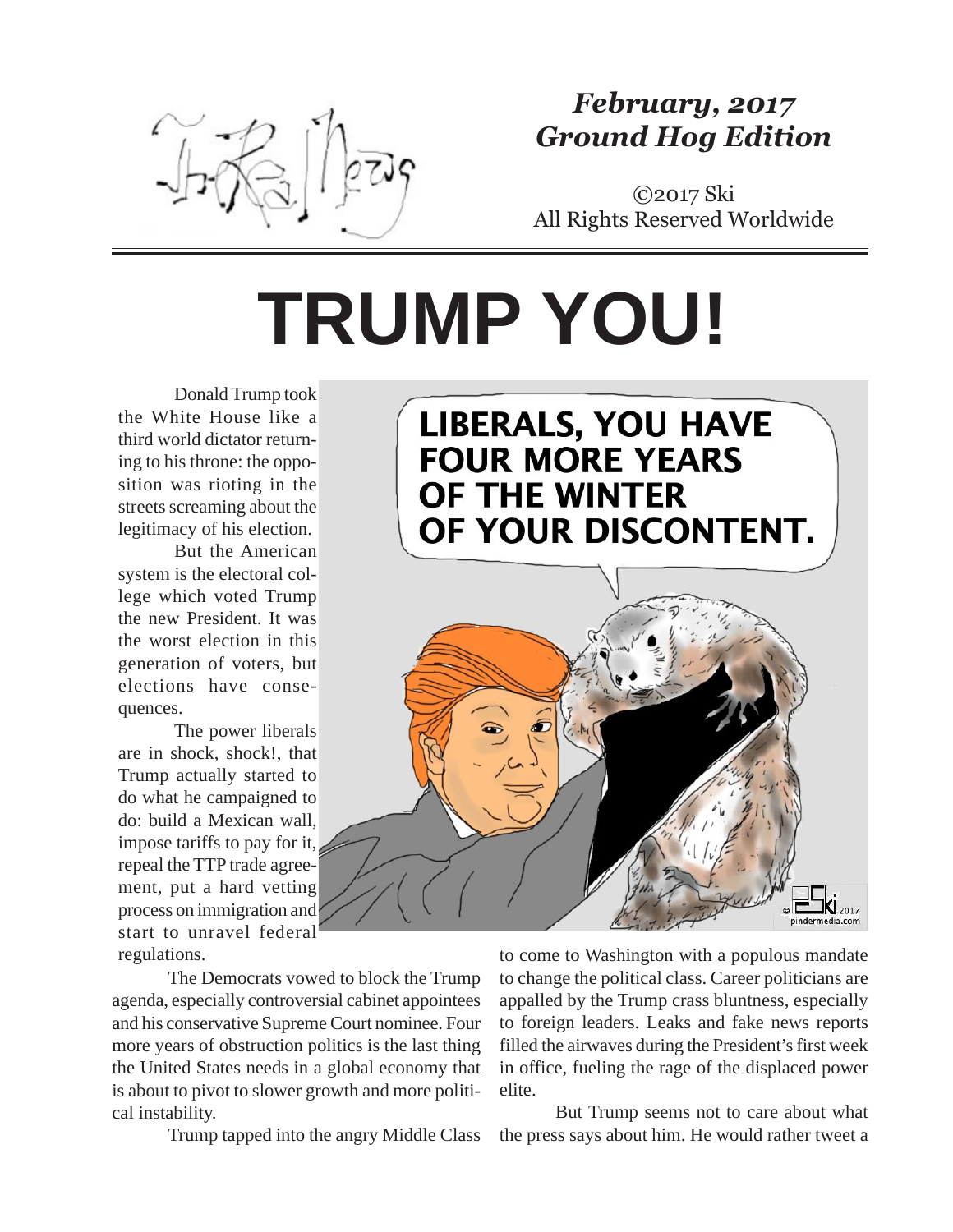

reply than hold a press conference. The old Washington World Order is gone and dead. The Republican Congress has no idea how to deal with Trump and his mood swings: play nice or treat him as radioactive waste.

It appears that Trump wants to "hire" his staff (cabinet posts), give them marching orders, and then sit back and sees what happens. This is the Presidential Apprentice reality television show that gives media critics the bloody fits.

It is not to say that Hillary Clinton would have been any better against an opposition Republican Congress. The Clinton Money Machine dried up with the snap of a finger when Trump was declared the winner on election night. The Clintons can no longer use their positions to receive donations, honors and foreign access to Washington policy makers. If one positive happened from the election was the stake pounded through the Clinton foundations.

But Trump backed off on any investigation of the Clintons in regard to the email scandal, and probably the alleged foundation charity issues. Trump seems to want to project himself as a gracious winner. But once he gets off his prepared script, he is a loose cannon. It makes Wall Street and foreign allies nervous.

So the public should be prepared to wither through another "campaign" year of the bombastic Trump. He won so he thinks that he is right. A righteous lunatic is the most dangerous kind.

Even his own handlers hope his one check and balance, his kids, will be able to calm the waters. But even though the president and vice president are exempt from holding business interests while serving in office (it has only been tradition to put assets into blind trusts), his children have to follow government ethics rules if they become part of his kitchen cabinet. The press has jumped on favoritism allegations in foreign policy decisions that would adversely affect Trump's foreign holdings.

In the chaos and upheaval of the post-election head butts, the public needs to be aware of the flank assault on some of America's basic institutions, including a free press. Both Trump and Hillary had an open disdain for the press and its watch dog role. The internet and social media have negated much of traditional media's influence and reporting on public affairs. An eroding press is bad for the preservation of all individual freedoms.

On the other hand, good money has Trump as a one termer; after four years he will get the perks of being President without the headaches.